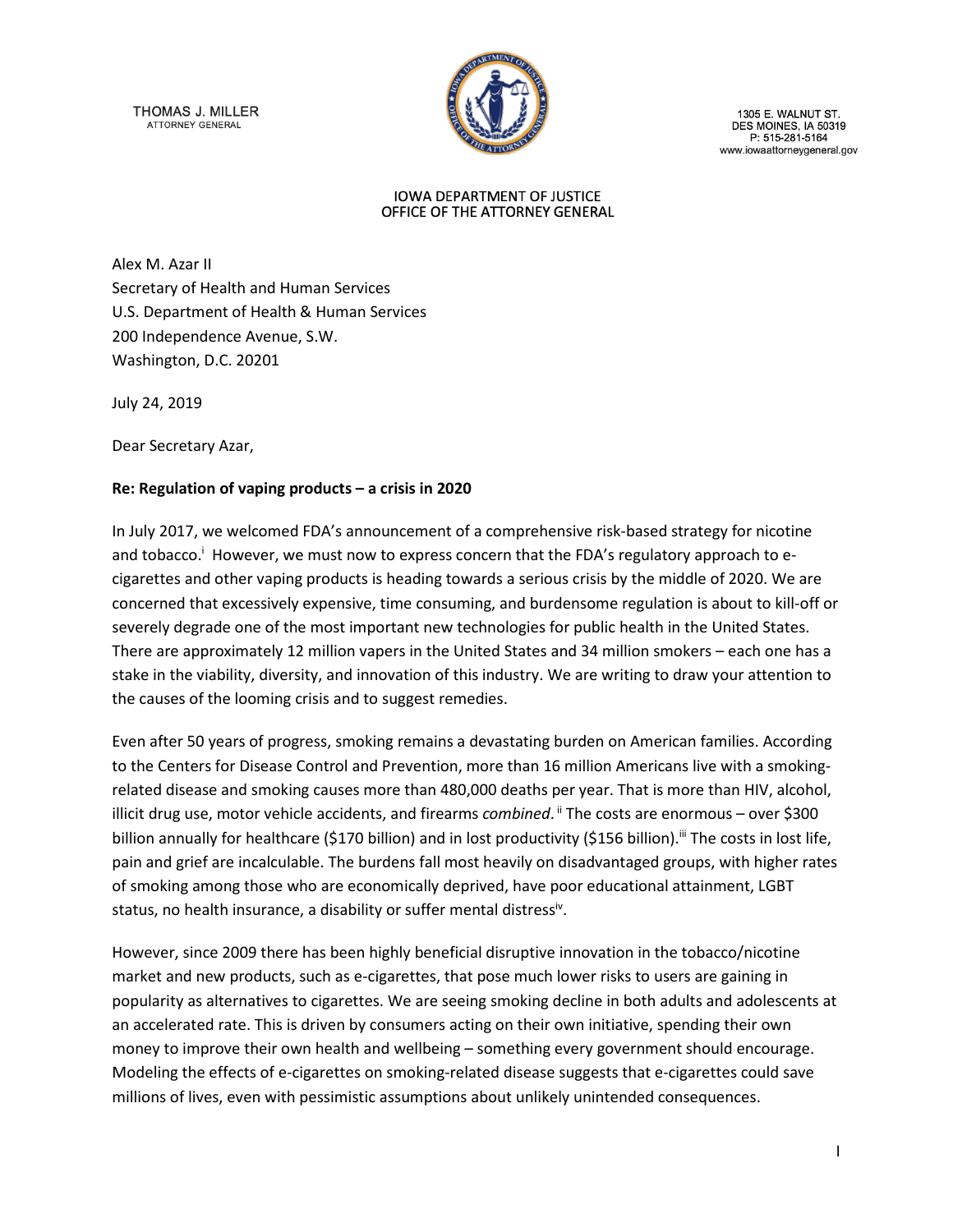However, it appears that the Federal Government may soon frustrate these highly promising developments and unintentionally protect the cigarette trade from pro-health competition and encourage more smoking, not less. There are four main concerns:

- 1. The excessive costs and burdens of FDA's pre-market tobacco application (PMTA) process threaten to remove almost all companies and products from the market.
- 2. Even now, FDA's pre-market tobacco application requirements remain unclear.
- 3. The court-ordered compression of the time available for compliance with pre-market review requirements threatens an abrupt convulsion in the market.
- 4. FDA's own scientific resources may be a fatal constraint.

As a result of the intense burdens, the unpredictability of the process and the compressed timetable, we believe that almost all industry participants and products will exit the regulated market – this is a plausible possibility that FDA should examine. The likely effect is that some fraction of the 12 million vapers will revert to exclusive smoking thereby causing a detriment to public health, that a major unregulated black market will form, and that innovation in the lawful regulated marketplace will be severely curtailed, but will continue unabated outside the United States, notably in Canada, China, and Europe, and thus drive further development of a US black market.

A substantial reassessment is now required, and five remedial actions should be undertaken urgently:

- 1. FDA's Regulatory Impact Analysis (RIA) should be immediately revisited and reviewed.
- 2. FDA must clarify how it will apply the "public health" test in practice.
- 3. FDA should develop a viable proportionate route to market for vaping products.
- 4. FDA should make a strategic reassessment and update its 2017 strategy for nicotine.
- 5. FDA and other relevant agencies should overhaul their risk communications for tobacco and nicotine.
- 6. FDA should appeal the Maryland court decision and seek a stay.

We share the widespread concern about the increase in youth vaping between 2017 and 2018, but we counsel against a damaging overreaction to the headlines and recommend a careful reading of the underlying data: most youth vaping is occasional; most regular youth vaping is concentrated in current or former smokers, many of whom may be vaping with the intent (in some cases successful) to reduce or eliminate their smoking. Youth vaping should be addressed with youth-orientated measures – not through excessively burdensome regulatory regime for products that are beneficial to adults and promise to roll-back the epidemic of smoking related disease.

The attached briefing elaborates on these points in greater detail.

We are concerned that the FDA has strayed from its July 2017 announcement whereby it indicated, among other things, that tobacco and nicotine products should be regulated using the 'continuum of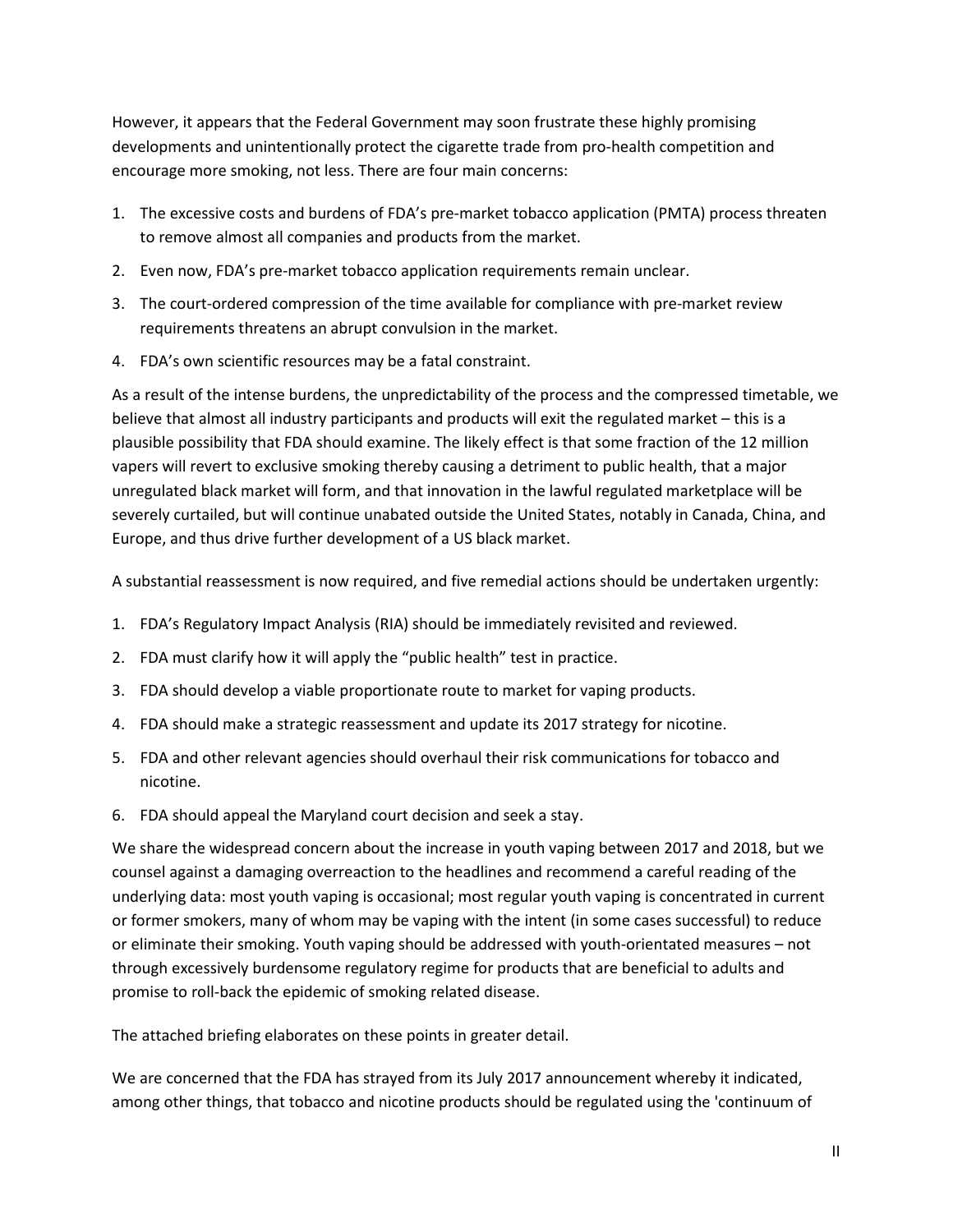risk', that innovation should be encouraged not stifled, that the review process for new product approvals should be streamlined, and that adult users be given access to lower risk alternative products.

Given the potentially serious impact on public health and the large number of Americans affected, we hope you will agree to meet a small delegation to discuss these points, the likely adverse consequences for public health, and the fundamentals of an appropriate alternative regime.

Yours sincerely,

Attorney General of Iowa Des Moines Iowa United States

**David B. Abrams, PhD**

Professor, Social and Behavioral Sciences, NYU College of Global Public Health New York University United States

#### **Clive D. Bates, MA, MSc**

Director, Counterfactual **Consulting** Former Director, Action on Smoking and Health UK United Kingdom

#### **Thomas J. Glynn, PhD** Adjunct Lecturer

School of Medicine Stanford University Palo Alto, California United States

**K. Michael Cummings, PhD, MPH** Professor, Medical University of South Carolina Mt Pleasant South Carolina United States

#### **Lynn T. Kozlowski, PhD** Professor of Community Health and Health Behavior Former Dean School of Public Health and Health Professions University at Buffalo, State University of New York United States

**John R. Seffrin, PhD** Member, National Tobacco Reform Initiative United States

**David Sweanor, JD** Chair of Advisory Board of the Center for Health Law, Policy and Ethics University of Ottawa Canada

**Scott D. Ballin, JD**

Health Policy Consultant Former Vice President and Legislative Counsel American Heart Association Washington DC United States

#### **Allan C. Erickson**

Former Vice President for Public Education and Tobacco Control, American Cancer Society; National Tobacco Reform Initiative United States

#### **Raymond Niaura, PhD**

Professor, Social and Behavioral **Sciences** College of Global Public Health New York University United States

#### **Kenneth Warner, PhD**

Avedis Donabedian Distinguished University Professor Emeritus of Public Health and Dean Emeritus, University of Michigan School of Public Health United States

#### **Attached**:

[Briefing A crisis in 2020: The impact of excessive FDA regulation of vaping products and public health](#page-5-0)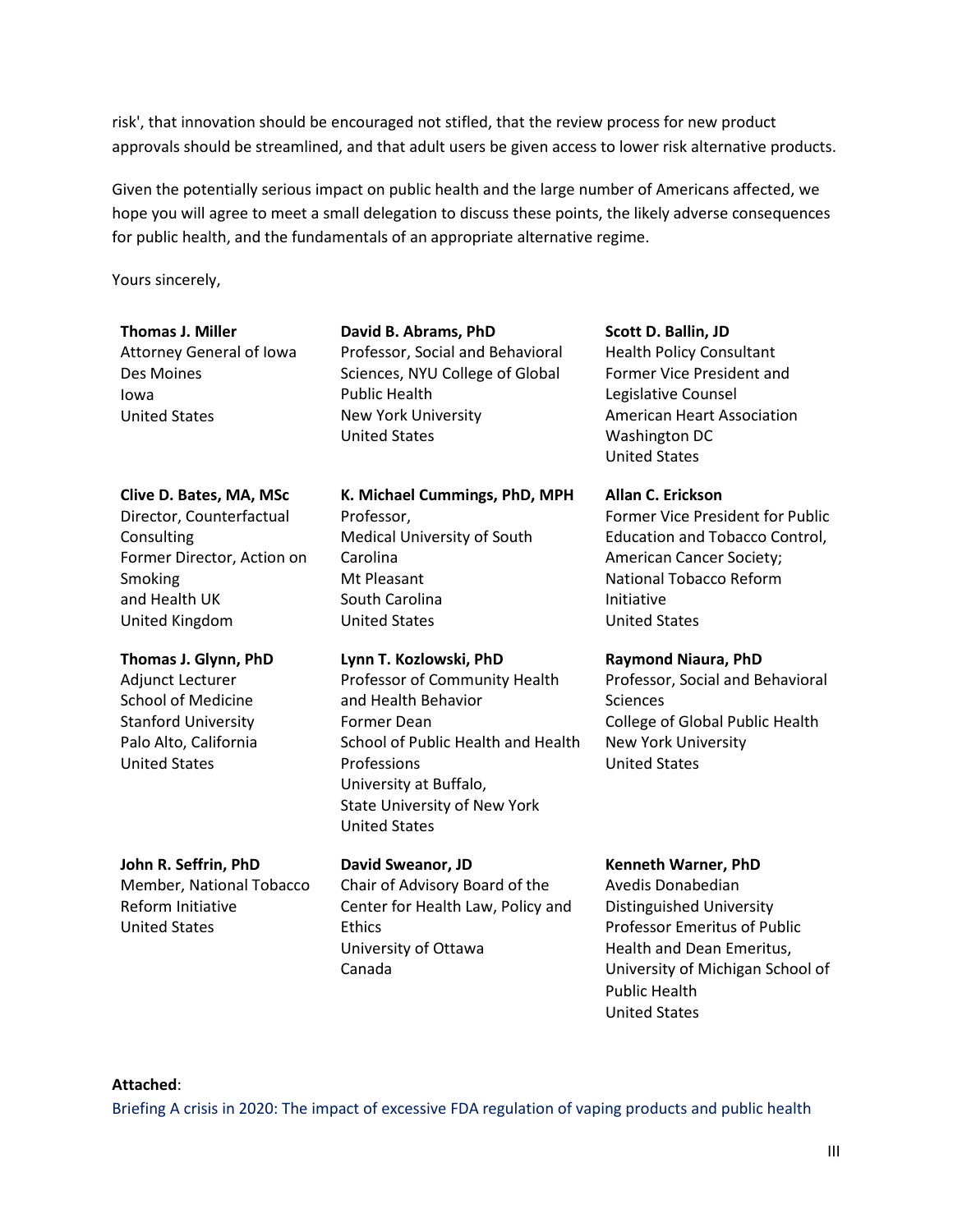#### **Copied to:**

Acting FDA Commissioner (Ned Sharpless) Director, Center for Tobacco Products, FDA (Mitchell Zeller) Acting Director of OMB (Russell Vought) Senator Lamar Alexander, Chair, Senate Committee on Health, Education, Labor & Pensions Senator Patty Murray, Ranking Member, Senate Committee on Health, Education Labor and Pensions Rep. Frank Pallone, Chair, House Committee on Energy & Commerce Rep. Greg Walden, Ranking Member, House Committee on Energy & Commerce

#### **References**

l

<sup>ii</sup> Centers for Disease for Disease Control and Prevention, Health effects of cigarette smoking. Accessed 22 July 2019 [\[link\]](https://www.cdc.gov/tobacco/data_statistics/fact_sheets/health_effects/effects_cig_smoking/index.htm)

<sup>&</sup>lt;sup>i</sup> U.S. Food and Drug Administration, FDA announces comprehensive regulatory plan to shift trajectory of tobacco-related disease, death, News release, July 28,2017. [\[link\]](https://www.fda.gov/NewsEvents/Newsroom/PressAnnouncements/ucm568923.htm)

iii Centers for Disease for Disease Control and Prevention, Economic trends in tobacco. Accessed 22 July 2019 [\[link\]](https://www.cdc.gov/tobacco/data_statistics/fact_sheets/economics/econ_facts/index.htm)

<sup>&</sup>lt;sup>iv</sup> Centers for Disease for Disease Control and Prevention, Current Cigarette Smoking Among Adults in the United States. Accessed 22 July 2019 [\[link\]](https://www.cdc.gov/tobacco/data_statistics/fact_sheets/adult_data/cig_smoking/index.htm)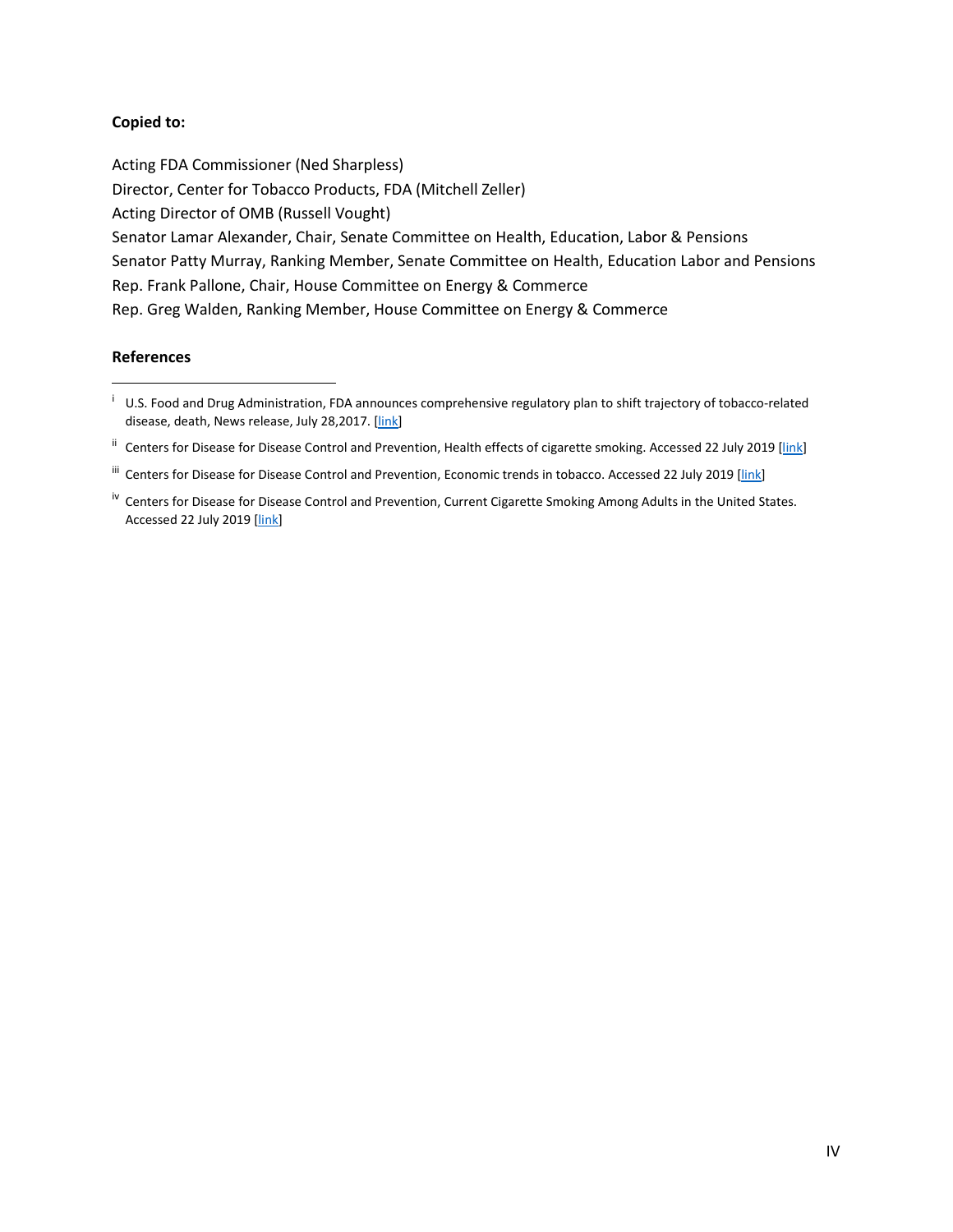# **A crisis in 2020: The impact of excessive FDA regulation of vaping products and public health**

| 1            |                                                                                           |
|--------------|-------------------------------------------------------------------------------------------|
| $\mathbf{2}$ | THE CAUSES OF THE FORTHCOMING CRISIS IN THE NICOTINE MARKET 3                             |
| 2.1          | THE EXCESSIVE COSTS AND BURDENS OF THE PRE-MARKET TOBACCO APPLICATION (PMTA) PROCESS      |
| 2.2          | EVEN NOW, FDA'S PRE-MARKET TOBACCO APPLICATION REQUIREMENTS REMAIN UNCLEAR 4              |
| 2.3          | THE COURT-ORDERED COMPRESSION OF THE TIME AVAILABLE FOR COMPLIANCE WITH PRE-MARKET REVIEW |
| 2.4          |                                                                                           |
| 3            |                                                                                           |
| 4            | A MAJOR POLICY REASSESSMENT IS NOW NECESSARY AND URGENT  6                                |
| 4.1          | FDA'S REGULATORY IMPACT ANALYSIS SHOULD BE IMMEDIATELY REVISITED AND REVIEWED 6           |
| 4.2          |                                                                                           |
| 4.3          | FDA SHOULD DEVELOP A VIABLE AND PROPORTIONATE ROUTE TO MARKET FOR VAPING PRODUCTS 7       |
| 4.4          | FDA SHOULD MAKE A STRATEGIC REASSESSMENT AND UPDATE ITS 2017 STRATEGY FOR NICOTINE 8      |
| 4.5          | FDA AND OTHER RELEVANT AGENCIES SHOULD OVERHAUL THEIR RISK COMMUNICATIONS FOR TOBACCO AND |
| 4.6          |                                                                                           |
| 5            |                                                                                           |
| 5.1          |                                                                                           |
| 5.2          | POLICYMAKERS SHOULD DRILL DOWN BELOW THE HEADLINES ON YOUTH VAPING DATA  11               |
| 5.3          |                                                                                           |
| 5.4          |                                                                                           |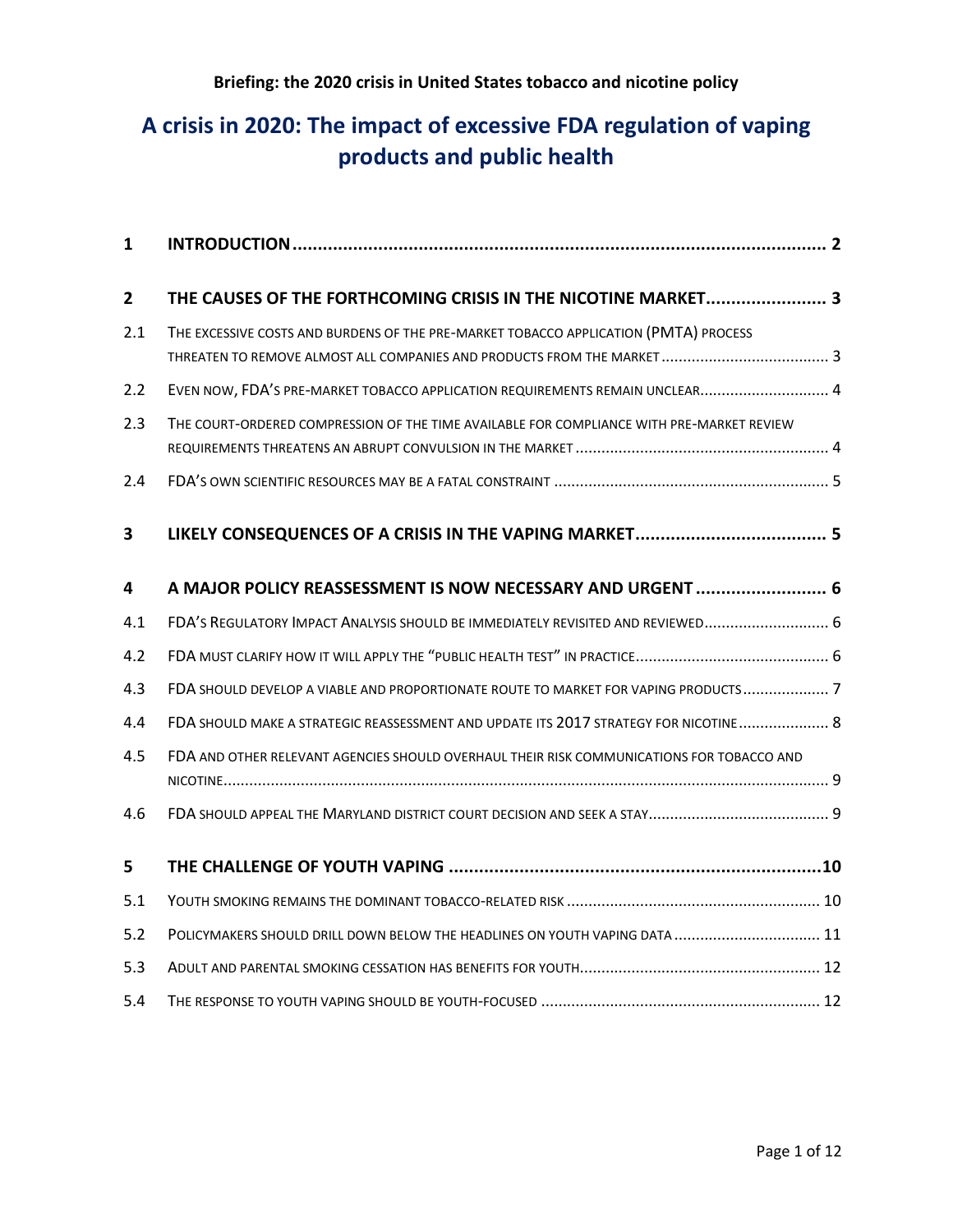# <span id="page-5-0"></span>**A crisis in 2020: The impact of excessive FDA regulation of vaping products and public health**

# <span id="page-5-1"></span>**1 Introduction**

E-cigarettes and other vaping products are used by around 12 million Americans, about five percent of adults. 70% of users say they are using e-cigarettes as a way of cutting down on cigarette smoking and 72% believe that e-cigarettes will help with quitting smoking.<sup>1</sup> Multiple reviews have concluded that though vaping may not be risk-free, it is likely to be *much less risky* than smoking. <sup>2</sup> <sup>3</sup> For many, these products are an important part of their approach to personal health and their wider wellbeing either because they have quit smoking by vaping or because they are in transition from smoking to vaping.

The rate of decline in US cigarette consumption has accelerated coinciding with the rise in vaping. For example, between June 2018 and June 2019, US cigarette volumes fell by more than 10%, driven by rising e-cigarette sales.<sup>4</sup> This is more than double the long-term rate of decline. Scenario modelling suggests very substantial public health benefits are likely, even under pessimistic scenarios.<sup>5</sup>

*Compared with the status quo, replacement of cigarette by e-cigarette use over a 10-year period yields 6.6 million fewer premature deaths with 86.7 million fewer life years lost in the Optimistic Scenario. Under the Pessimistic Scenario, 1.6 million premature deaths are averted with 20.8 million fewer life years lost.*

To realize these benefits will require a comprehensive strategy in which these products play a major role. However, the approaching regulatory crisis will cause almost all legitimate companies and vaping products to exit the legal market, while leaving cigarettes widely available.

There is evidence that vapers will respond to excessive and ill-designed regulation, in part, by returning to smoking<sup>6</sup>. There is no justification for this on public health, ethical, legal, or political grounds. On the contrary, it will do considerable harm to public health, increase healthcare costs, and undermine FDA's broader strategy for reducing the impact of smoking on health.

 <sup>1</sup> Coleman B, Chang JT, Rostron BL, Johnson SE, Das B, Del Valle-Pinero AY. An Examination of Device Types and Features Used by Adult Electronic Nicotine Delivery System (ENDS) Users in the PATH Study, 2015–2016. Int J Environ Res Public Health. 2019 Jul 2;16(13):2329. [\[link\]](https://www.mdpi.com/1660-4601/16/13/2329/htm). Approximately 12m vapers; 7m dual users; 3m former smokers; 2m never smokers.

<sup>&</sup>lt;sup>2</sup> Abrams DB, Glasser AM, Pearson JL, Villanti AC, Collins LK, Niaura RS. Harm Minimization and Tobacco Control: Reframing Societal Views of Nicotine Use to Rapidly Save Lives. *Annu Rev Public Health*; 2018. [\[link\]](http://www.annualreviews.org/doi/10.1146/annurev-publhealth-040617-013849)

<sup>3</sup> National Academies of Science, Engineering and Medicine (US). The Public Health Consequences of E-cigarettes. Washington DC. January 2018. [\[link\]](http://nationalacademies.org/hmd/reports/2018/public-health-consequences-of-e-cigarettes.aspx)

<sup>4</sup> Herzog B. Nielsen: Tobacco All Channel Data Thru 6/15 - Cig Vol Declines Accelerate, Wells Fargo Securities. 29 June 2019.

Levy DT, Borland R, Lindblom EN, Goniewicz ML, Meza R, Holford TR, et al. Potential deaths averted in USA by replacing cigarettes with e-cigarettes. *Tob Control*. BMJ Publishing Group Ltd; 30 August 2017. [\[link\]](http://tobaccocontrol.bmj.com/content/early/2017/08/30/tobaccocontrol-2017-053759?rss=1&hootPostID=14dfe76fb9cd8a063c9b509aa2075663)

<sup>&</sup>lt;sup>6</sup> Pacek LR, Oliver JA, Sweitzer MM, McClernon FJ. Young adult dual combusted cigarette and e-cigarette users' anticipated responses to a nicotine reduction policy and menthol ban in combusted cigarettes. *Drug Alcohol Depend*. 2019 Jul 15;194:40–4. [\[link\]](https://www.tandfonline.com/doi/full/10.1080/10826084.2019.1626435)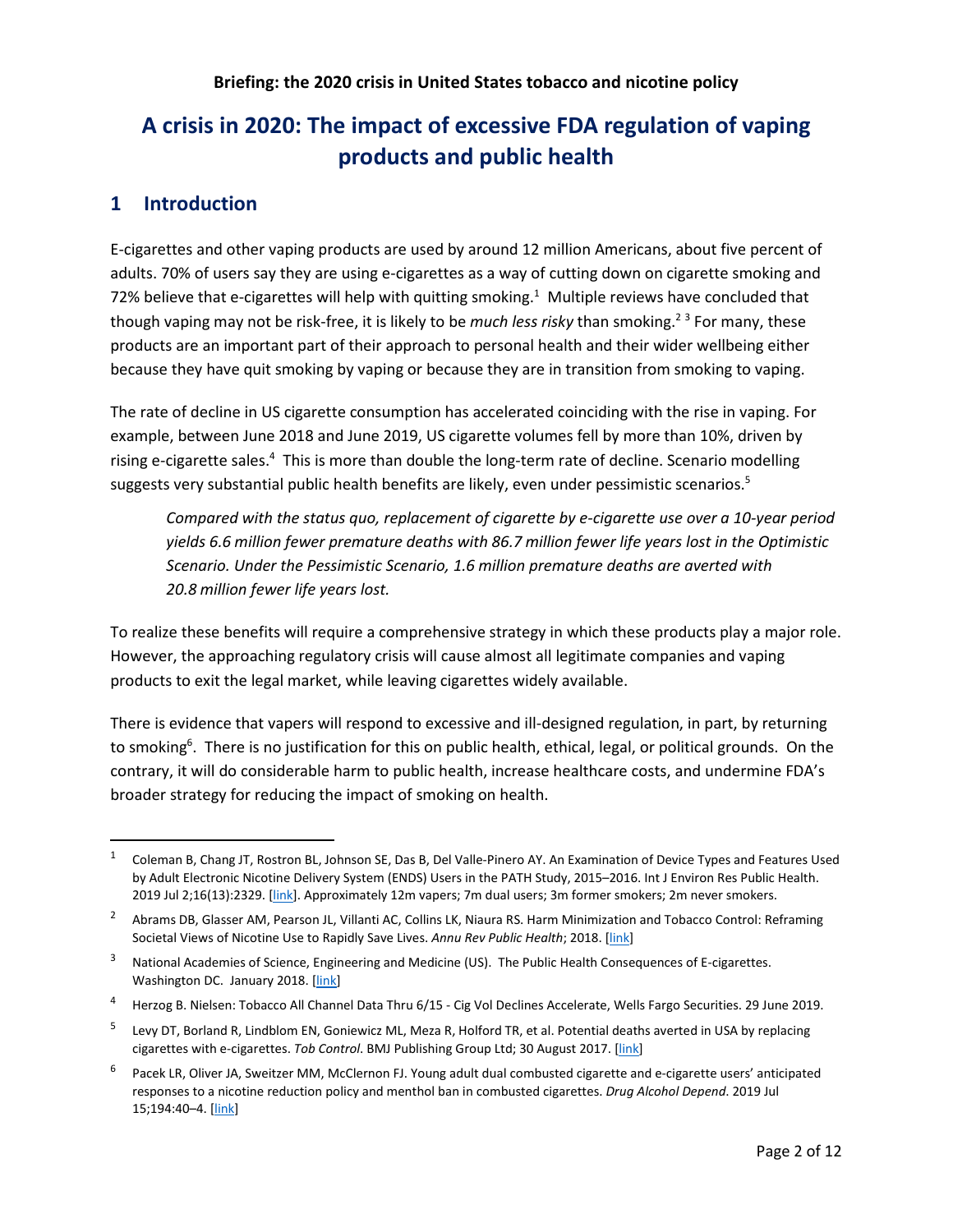# <span id="page-6-0"></span>**2 The causes of the forthcoming crisis in the nicotine market**

The reasons for concern over FDA's approach to regulating vaping products are four-fold:

# <span id="page-6-1"></span>**2.1 The excessive costs and burdens of the pre-market tobacco application (PMTA) process threaten to remove almost all companies and products from the market**

The extreme burdens of the pre-market application process that will be required to allow vaping products to remain on or introduce new products to the US market have come into sharper focus since final guidance was published in June.<sup>7</sup> This confirmed FDA's intention to impose extremely high evidential burdens on companies making vaping products, even though there is already enough evidence for the National Academies of Science, Engineering and Medicine, to conclude:<sup>8</sup>

*While e-cigarettes are not without health risks, they are likely to be far less harmful than combustible tobacco cigarettes.*

Despite this, e-cigarette manufacturers will be required to go through an extremely expensive and timeconsuming approval process to prove this point repeatedly for thousands of individual products. In 2016, FDA estimated that PMTA application costs would be several hundred thousand dollars: $9$ 

| FDA 2016                | E-liquids | <b>Devices</b> |
|-------------------------|-----------|----------------|
| First application       | \$131,643 | \$466,563      |
| Subsequent applications | \$117,486 | \$192,654      |

Experience since 2016 suggests that the likely costs and duration of the application process will far exceed the estimates the FDA made when the rule was scrutinized in 2016. In filings to the Maryland District Court, the affected companies and trade associations set out in some detail the extensive burdens that arise from following FDA's guidance to industry, rather than the cost estimates made in 2016.<sup>10</sup> One professional analytics company estimates PMTA costs of \$8.7 to \$11.2 million flat costs and \$597,000 per flavor.<sup>11</sup>

Even using FDA's 2016 underestimated costs, most companies and products will be forced off the market. These exits will happen because most companies and most product lines are not large enough to carry the extreme costs and burdens of the application process, not because there is anything wrong

 $^7$  FDA, Premarket Tobacco Product Applications for Electronic Nicotine Delivery Systems (ENDS), Guidance to Industry, June 2019 [\[link\]](https://www.fda.gov/regulatory-information/search-fda-guidance-documents/premarket-tobacco-product-applications-electronic-nicotine-delivery-systems-ends)

<sup>8</sup> National Academies of Science, Engineering and Medicine (US). The Public Health Consequences of E-cigarettes. Washington DC. January 2018. [\[link\]](https://www.nap.edu/resource/24952/NASEM-E-Cigs-Webinar-Slides.pdf) Launch presentation summary (slide 44) [link][link]

<sup>9</sup> FDA, Deeming Rule Docket No. FDA-2014-N-0189: Final Regulatory Impact Analysis, 10 May 2016 [\[link\]](http://www.fda.gov/downloads/AboutFDA/ReportsManualsForms/Reports/EconomicAnalyses/UCM500254.pdf) The PMTA cost is a weighted average and assumes several products will be included in each PMTA (on average, 11 liquids and 6 devices).

<sup>10</sup> See *amicus curiae* briefs to the Maryland Court by the businesses affected – Case 8:18-cv-00883-PWG, American Association of Pediatrics et al versus Food and Drug Administration et al. *Amicus curiae* brief of Right to be Smokefree Coalition, 14 August, 2018 [\[link\]](https://www.khlaw.com/Files/36762_RSF_Amicus_Brief.pdf); *Amicus curiae* brief of John Middleton Co. & others, 12 June 2019 [\[link\]](https://tobacco.ucsf.edu/sites/tobacco.ucsf.edu/files/wysiwyg/Industry%20amicus%20brief.pdf)

<sup>&</sup>lt;sup>11</sup> Cardno Chemrisk, Center for Product Sustainability, Consortium PMTA Efforts and Costs, 1 July 2019. [\[link\]](https://www.clivebates.com/documents/PMTACostJuly2019.pdf)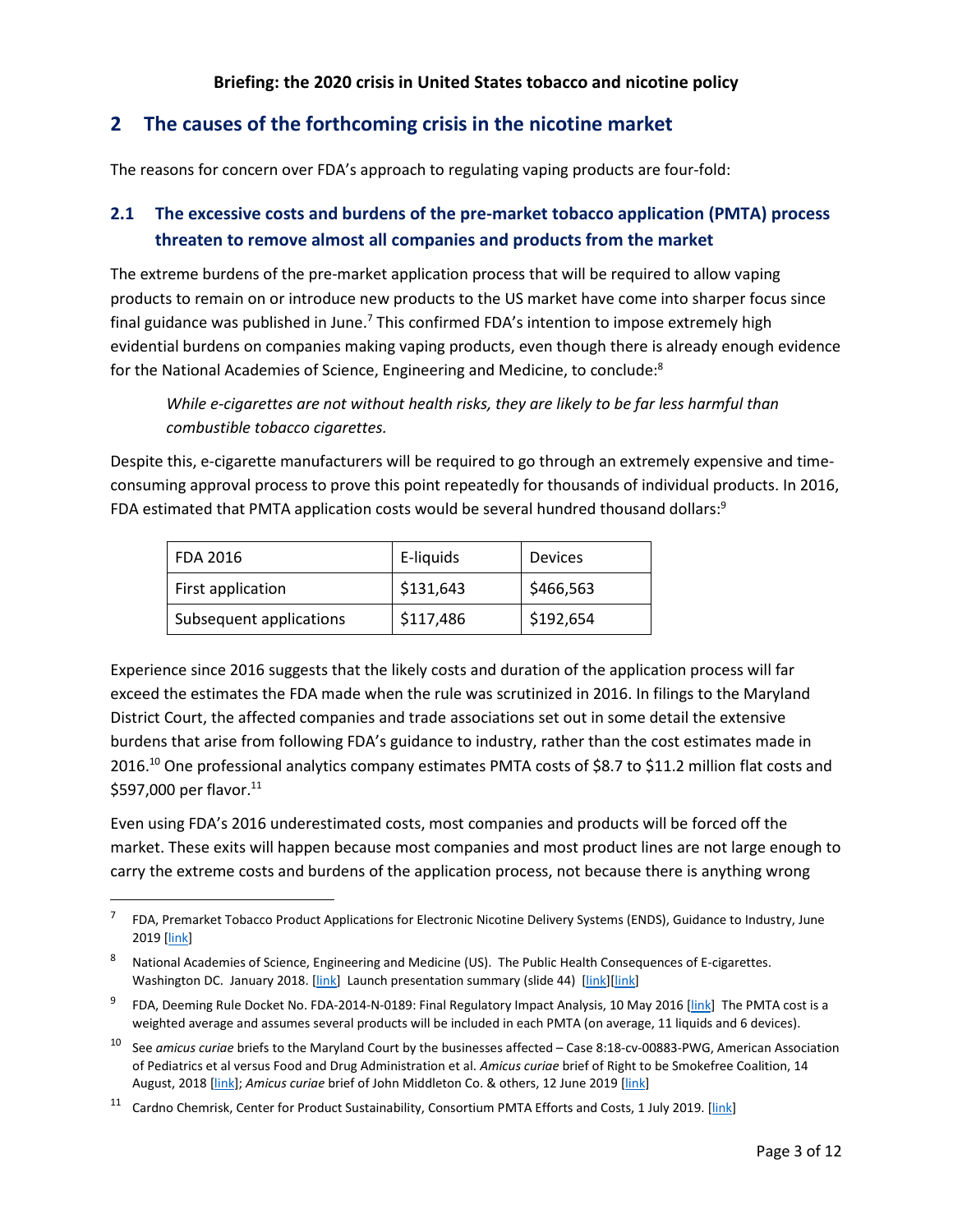with the products or companies. No such burdens and barriers apply to the thousands of cigarette lines already on the market.

### <span id="page-7-0"></span>**2.2 Even now, FDA's pre-market tobacco application requirements remain unclear**

Though final guidance to industry has been produced, it essentially provides an exhaustive list of possible evidence the companies could provide, but offers no prioritization and does not attempt to define an efficient pathway to compliance. Despite completing the rule deeming e-cigarettes to be tobacco products in 2016, and despite promising in 2017 to make the pathway to market for vaping product 'more efficient, transparent, and predictable', the FDA has yet to complete its PMTA rule:<sup>12</sup>

*"the FDA plans to issue foundational rules to make the product review process more efficient, predictable, and transparent for manufacturers, while upholding the agency's public health mission. Among other things, the FDA intends to issue regulations outlining what information the agency expects to be included in Premarket Tobacco Applications (PMTAs) …"*

In early July 2019, this was still under review by the Office of Management and Budget.<sup>13</sup> This proposed rule "*would establish content and format requirements to ensure that premarket tobacco product applications contain sufficient information for FDA to determine whether the marketing of a new tobacco product should be authorized*". Without such a rule, manufacturers and importers continue to operate in the dark – with the Center for Tobacco Products' (CTP's) guidance documents suggesting the burdens will be very high. In particular, FDA has so far failed to explain publicly to applicants how it will apply the "appropriate for the protection of public health" test in practice – taking account of trade-offs between and within adult and adolescent smoking and vaping behaviors.

# <span id="page-7-1"></span>**2.3 The court-ordered compression of the time available for compliance with pre-market review requirements threatens an abrupt convulsion in the market**

The damaging excessive burdens and uncertain requirements referred to in 1. and 2. above are compounded by the extreme compression of the timetable for compliance resulting from legal action brought by activist health groups against the FDA.<sup>14</sup> The groups challenged the FDA's use of enforcement discretion to extend the time available for compliance, initially to August 2022. On July 11, 2019, a Maryland district court determined that PMTAs must be submitted by May 11, 2020.<sup>15</sup> Almost all companies will be unable to comply and will exit the market leaving only a few products, mainly marketed by cigarette companies. Given that there are approximately 12 million Americans using vaping products, little attention has been paid to what impact the sharp and near-term contraction of the

 <sup>12</sup> U.S. Food and Drug Administration, "FDA announces comprehensive regulatory plan to shift trajectory of tobacco-related disease, death, News release, 28 July 2017. [\[link\]](https://www.fda.gov/NewsEvents/Newsroom/PressAnnouncements/ucm568923.htm)

<sup>&</sup>lt;sup>13</sup> OMB/OIRA, Premarket Tobacco Product Applications and Recordkeeping Requirements. RIN: 0910-AH44 [\[link\]](https://www.reginfo.gov/public/do/eAgendaViewRule?pubId=201904&RIN=0910-AH44)

<sup>&</sup>lt;sup>14</sup> American Academy of Pediatrics and others vs. Food and Drug Administration. United States District Court, District of Maryland, Case No. 8:18-cv-883-PWG. Law 360 [\[link\]](https://www.law360.com/cases/5aba6563edc2736624000001)

<sup>15</sup> United States District Court, District of Maryland, Case No. 8:18-cv-883-PWG, Order of the Court, 11 July 2019. At the time of writing it is unclear whether FDA/DOJ will appeal on the basis that the court has dictated a specific enforcement policy rather than confine FDA's enforcement discretion, which is what the FDA had proposed.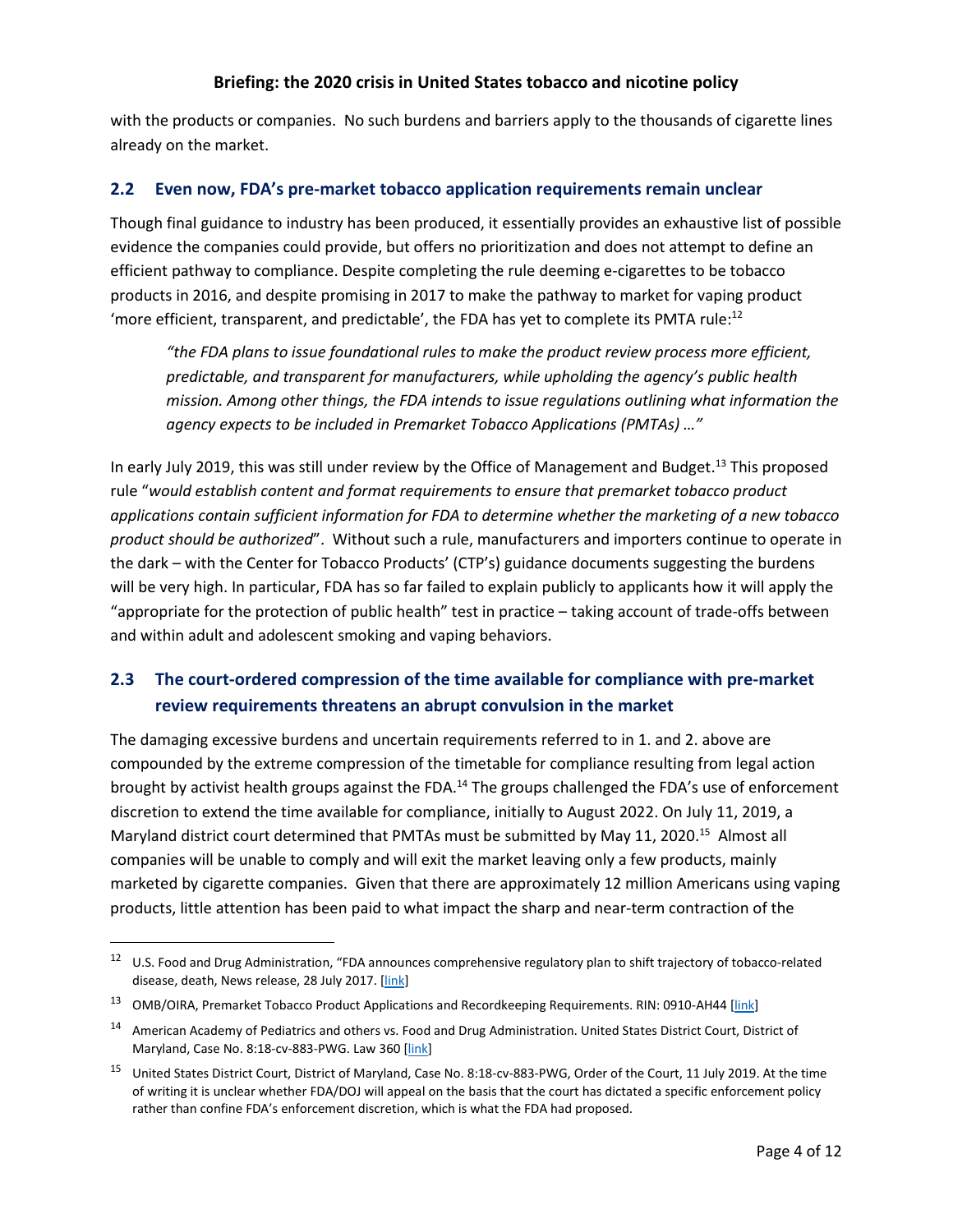industry will have on these users. Rational and efficient companies have been waiting for FDA to finalize the guidance (only completed in June 2019) and to deliver on its promise to improve the PMTA process (no meaningful progress to date with a rule not yet published). Long-term studies will be impossible to conduct in the time remaining, and there may be limited laboratory space available to conduct preclinical studies.

# <span id="page-8-0"></span>**2.4 FDA's own scientific resources may be a fatal constraint**

The PMTA review process not only places very high burdens on applicants, but also on FDA's own scientific and technical resources, and the compression of available time only aggravates that.

The PMTAs completed to date by two companies and actually authorized by FDA have taken more than a year and involved over a million pages of documentation. In its regulatory impact analysis, FDA estimated that the demand for number of product packages applying for marketing authorization would be 5,424 to 6,764 across all newly deemed products. There is no plausible way that FDA can deliver that volume of reviews, *unless the effect of the compliance burdens is so great than it reduces the number of applications to a minimal level*. It is a real concern that FDA may need the burden of application to be disproportionate in order to make the volume of applications manageable. FDA's scientific resources should not be focused on repetitive assessment of broadly similar products and paperwork compliance, but on novel technologies and potential new risks.

# <span id="page-8-1"></span>**3 Likely consequences of a crisis in the vaping market**

Since deeming vaping products to be 'tobacco products' in 2016, FDA's approach to vaping has been discriminatory and disproportionate – implicitly favoring cigarettes over vaping products. Whatever the intent, the likely result will be:

- 1. Some fraction of the 12 million vapers reverting to exclusively smoking at a health cost that would exceed any conceivable benefits from regulating vaping.
- 2. The formation of a black market of unregulated vaping products (already evident with Juulcompatible pods in response to Juul Labs' voluntary withdrawal of flavored products from brick and mortar retail).
- 3. Do-It-Yourself nicotine e-liquid mixing at home and as an informal, illegal, and dangerous business.
- 4. A great deal of dissatisfaction and distress among those affected, who have done nothing but protect their own health, on their own initiative and at their own expense.
- 5. A significant barrier to innovation that means products on the American legal market are always behind the curve of innovation and inferior to those available outside the United States in jurisdictions with more proportionate regulation.<sup>16</sup> This will be a driver of black-market activity.

<sup>&</sup>lt;sup>16</sup> In June 2019, Phillip Morris International received PMTA marketing orders for its iQOS heated tobacco product. But the marketing order applies only to the  $1<sup>st</sup>$  generation iQOS product, which was the product available when the application process started. Outside the United States, the company sells the 3<sup>rd</sup> generation of the iQOS product.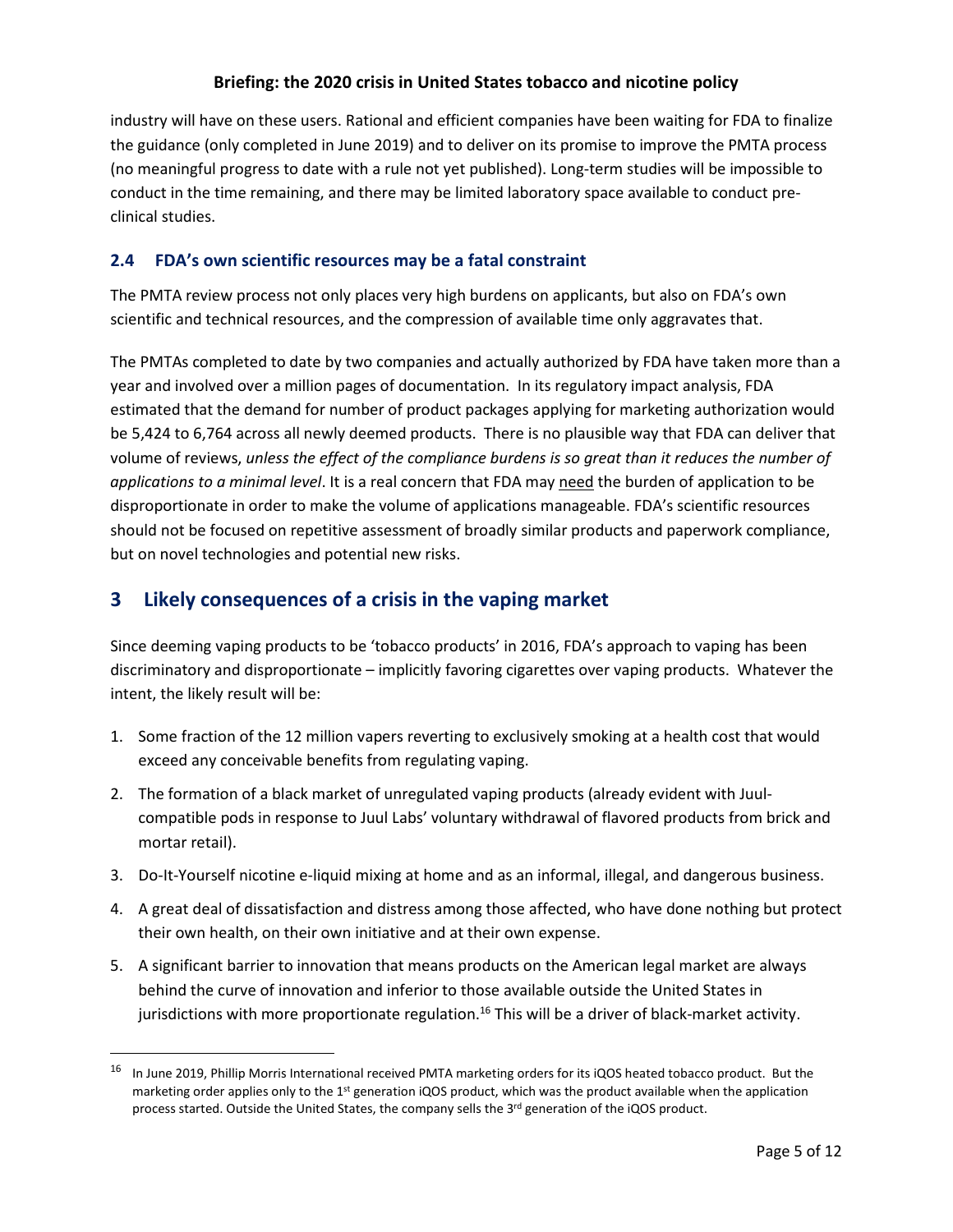When FDA published its deeming rule, it made no assessment of the possible harmful unintended consequences of excessive burdens of regulation of e-cigarettes – including the likelihood of increasing smoking or other undesirable effects. It is now essential that this is addressed before excessive regulatory actions cause more harm than good.

# <span id="page-9-0"></span>**4 A major policy reassessment is now necessary and urgent**

For public health reasons, the policy framework for vaping products needs a major reassessment and overhaul. The recommendations set out in the following five sections should be adopted urgently.

## <span id="page-9-1"></span>**4.1 FDA's Regulatory Impact Analysis should be immediately revisited and reviewed**

In particular, FDA should revisit three key aspects of the regulatory impact analysis: (1) estimates of the costs of the PMTA application process; (2) estimates of 'exit' from the marketplace due to compliance burdens; (3) impacts of marketplace consolidation on tobacco use, including potentially unintended shifts towards smoking and black-market development. OMB/OIRA should take whatever measures are necessary to ensure the RIA is the most realistic and current possible analysis of the likely impacts. The existing RIA is not fit for purpose and did not assess possible unintended consequences arising from high levels of companies and products exiting the e-cigarette marketplace. Without such an assessment, policy miscalculation is likely and could have serious public health consequences. The administration should not proceed without a full, up-to-date, and realistic assessment of the impact of this policy on millions of Americans who are currently using these products.

# <span id="page-9-2"></span>**4.2 FDA must clarify how it will apply the "public health test" in practice**

This test requires the applicant to show that the product is "appropriate for the protection of public health." Fundamental aspects of this test remain unresolved or unclear to potential applicants. How will it work when there may be decreases in smoking in some groups but increases in vaping in others? In calculating net public health impact, what weight will be given to the difference in relative harms of vaping vs smoking – will these differ by age-group? How will reductions in high smoking-related risks to adults be balanced against increases in much lower vaping-related risks to adolescents? If vaping displaces smoking in adolescents, will that be counted as a benefit or ignored by FDA?

In a recent Wall Street Journal op-ed, the former FDA Commissioner, Scott Gottlieb, argued that cartridge-based products, for example Juul, would be unlikely to receive marketing approval because of "widespread use by kids."17 Though he no longer speaks on behalf of FDA, his statements suggest the former Commissioner has a view of how FDA would weigh the various benefits and detriments of such products to adults and adolescents – but this is not explicit to applicants. If the product was denied access to the market, how would its users – adolescent or adult – respond, and therefore what would the public health impact be? As the result of imposing a premarket review process despite the fact that most of the products seeking authorization will have been on the market for several years, the public health impact is what arises from removing them, not the effect of never having allowed them onto the

<sup>&</sup>lt;sup>17</sup> Gottlieb S. The FDA's Challenge on E-cigs, Wall Street Journal, 24 June 2019 [\[link\]](https://www.wsj.com/articles/the-fdas-challenge-on-e-cigs-11561415893)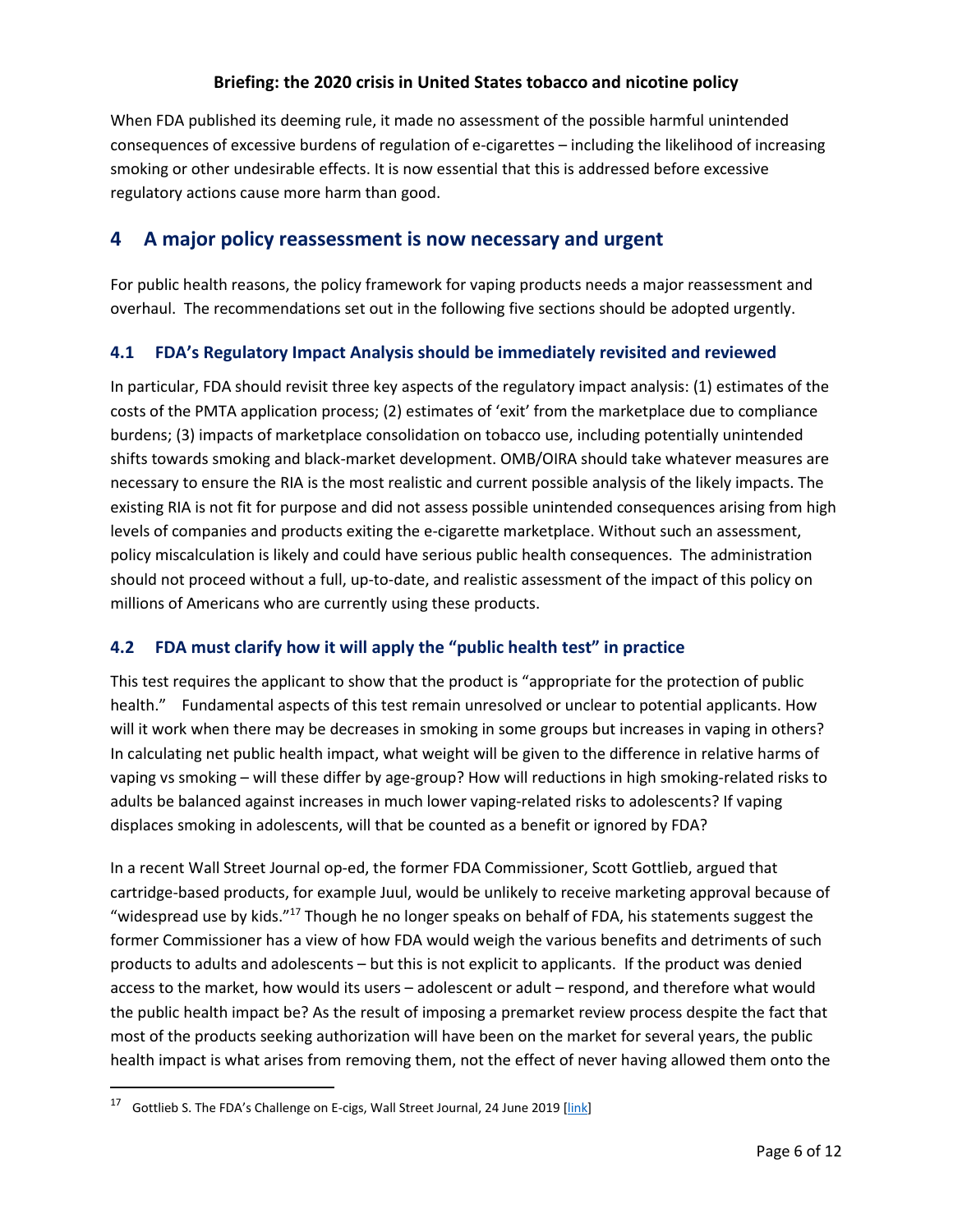market in the first place. These issues need to be addressed in the PMTA rule before it is finalized. Regulated entities have a right to expect clarity in how regulators will apply rules.

### <span id="page-10-0"></span>**4.3 FDA should develop a viable and proportionate route to market for vaping products**

It should not be a requirement for vapor companies to establish the same basic facts over and over again. In discharging its regulatory responsibilities, FDA is obliged to, *inter alia*: <sup>18</sup>

*…consider, to the extent reasonable, the degree and nature of the risks posed by various substances and or activities within its jurisdiction […] design its regulations in the most costeffective way to achieve the regulatory objective […] consider incentives for innovation, consistency, predictability, the costs of enforcement and compliance (to the government, regulated entities, and the public), flexibility, distributive impacts, and equity.*

In its approach to vaping products, there is little to suggest that FDA has respected these longestablished principles of good regulation. There are numerous options for streamlining the PMTA process, but FDA has not adopted the most important:

- **FDA could resolve many aspects of its public health test at the level of the** *whole e-cigarette category***.** FDA could accept findings about the overall impact of e-cigarettes on tobacco use in the United States and use this as context for assessing individual products. For example, in modelling of a variety of scenarios to assess the impact of vaping products, under the "*base-case assumptions, the population gains almost 3.3 million life-years by 2070*" and under the "*worst-case assumptions […] the population gains over 580,000 life-years*".19 We expect more advanced modeling to build on these results. It remains unclear how these calculations could be credibly replicated at the individual product level or what evidence would challenge their range of assumptions.
- **FDA should concentrate its limited scientific resources on products that contain novel technologies or present unusual risks**. Under its current approach, it will be using its scarce and highly trained staff to parse millions of pages of routine and repetitive documentation, and its assessments will be driven by the adequacy of paperwork rather than underlying product safety.
- **FDA could severely limit the use of costly and time-consuming human subject studies**. Expensive and time-consuming human studies could be largely avoided by relying on vapor toxicology as a reasonable proxy for individual risk. For example, a recent review of cancer risk suggests that ecigarette emissions under normal use conditions have less than 1% of the cancer potency of tobacco smoke<sup>20</sup>. Little is gained by forcing repeated reassessments of this finding in human studies unless there is some novel technology or risk.

Executive Order 12866 of September 30, 1993 Regulatory Planning and Review [\[link\]](https://www.reginfo.gov/public/jsp/Utilities/EO_12866.pdf)

<sup>&</sup>lt;sup>19</sup> Warner KE, Mendez D. E-cigarettes: Comparing the Possible Risks of Increasing Smoking Initiation with the Potential Benefits of Increasing Smoking Cessation. *Nicotine Tob Res*. 29 March 2018; [\[link\]](https://academic.oup.com/ntr/advance-article-abstract/doi/10.1093/ntr/nty062/4956222?redirectedFrom=fulltext)

<sup>&</sup>lt;sup>20</sup> Stephens WE. Comparing the cancer potencies of emissions from vapourised nicotine products including e-cigarettes with those of tobacco smoke. Tob Control. 2018 Jan 4;27(1):10–7. [\[link\]](https://tobaccocontrol.bmj.com/content/27/1/10)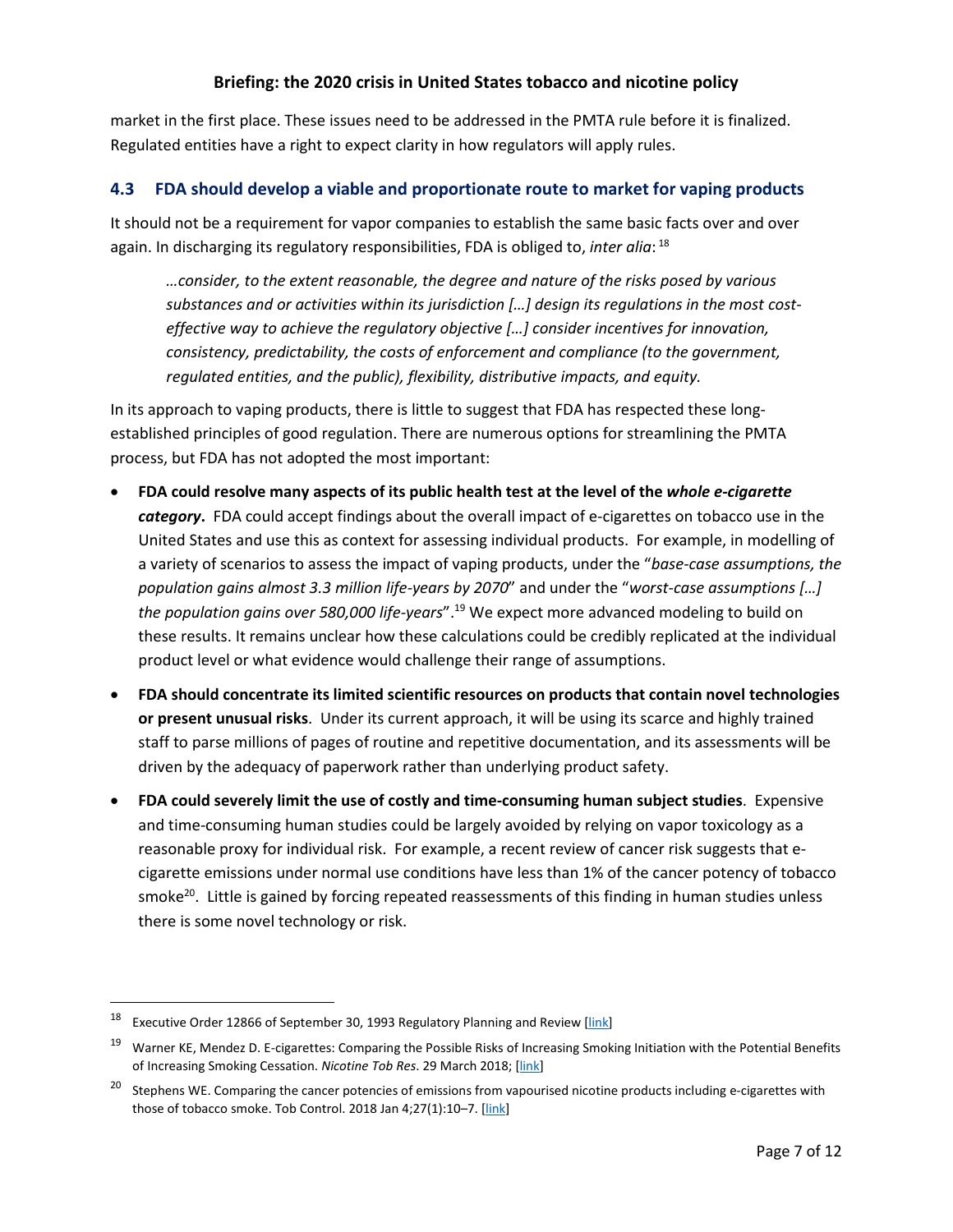- **FDA could establish a system of standards for conventional vaping products**. If such standards were met, this would be sufficient to meet most the needs of the pre-market review – these could cover electrical, thermal, chemical and mechanical safety, labelling and testing. Such standards exist elsewhere, notably France.<sup>21</sup>
- **FDA could rely more heavily on post-market surveillance and corrective action.** It would make far more sense to have a relatively straightforward and transparent compliance regime for access to the market (the approach taken by the European Union), and to address problems with retrospective action if problems arise. Companies will have to submit extensive plans for post-market surveillance. This is a better use of limited financial and personnel resources than extensive pre-market burdens, as it will allow FDA to assess what is going on in the market after a product is introduced. If there are signs that a product is inappropriate for the protection of public health, FDA has the power to revoke or qualify the marketing order, a far more targeted regulatory action.
- **FDA could develop a streamlined process for authorizing incremental improvements in vaping products.** This is especially important when these improvements provide immediate health or safety benefits – there needs to be a minimal barrier to such upgrades.
- **FDA should publish its own guidance to reviewers**. In order not to be arbitrary and discriminatory, FDA needs to make regulatory decisions that are consistent across like products for multiple technical assessors and over time. It is inconceivable that it could do this without internal guidance that ensures consistency.

To mitigate the impact of a crisis, the administration should instruct FDA to develop a credible path to market with burdens that are proportionate to risk and reflect the dominant incumbent position of cigarettes in the market place. In doing so, it should demonstrate that it has a viable operations plan to process the volume of applications it expects without needing very large-scale exit.

### <span id="page-11-0"></span>**4.4 FDA should make a strategic reassessment and update its 2017 strategy for nicotine**

FDA's Comprehensive Plan for Tobacco and Nicotine Regulation relies on the availability of a range of noncombustible alternatives to smoking.<sup>22</sup> However, it is likely that FDA's excessive and opaque regulatory burdens on alternatives combined with a compressed timetable will render its broader strategy inoperable. For example, FDA's plan to lower nicotine in cigarettes to a minimally- or nonaddictive level requires a "landing place" for smokers who need or want to continue using nicotine.<sup>23</sup> These reduced-risk options need to be more attractive to smokers than black market cigarettes or switching to other smoked products. Without a clear and achievable pathway to market for noncombustible products, including vaping products, FDA's plan to move forward with a very low

<sup>&</sup>lt;sup>21</sup> Association Française de Normalisation (France) Electronic cigarettes and e-liquids Part 1: Requirements and test methods for e-cigarettes XP D90-300-1 March 2015 [\[link\]](https://www.boutique.afnor.org/norme/xp-d90-300-1/cigarettes-electroniques-et-e-liquides-partie-1-exigences-et-methodes-d-essai-relatives-aux-cigarettes-electroniques/article/823264/fa059565) Part 2: Requirements and test methods for e-cigarette liquid XP D90-300-2 March 2015 [\[link\]](https://www.boutique.afnor.org/norme/xp-d90-300-3/cigarettes-electroniques-et-e-liquides-partie-3-exigences-et-methodes-d-essais-relatives-aux-emissions/article/868678/fa186224) and Part 3: Requirements and emission-related test methods XP D90-300-3 July 2016 [link]

<sup>&</sup>lt;sup>22</sup> U.S. Food and Drug Administration, "FDA's New Plan for Tobacco and Nicotine Regulation," 28 July 2017. [\[link\]](https://www.fda.gov/TobaccoProducts/NewsEvents/ucm568425.htm)

<sup>&</sup>lt;sup>23</sup> Iowa Attorney General Miller and 17 others, Tobacco Product Standard for Nicotine Level of Combusted Cigarettes, response to Advance notice of proposed rulemaking (ANPRM) Docket No. FDA-2017-N-6189 [\[link\]](https://www.iowaattorneygeneral.gov/media/cms/Reduced_Nicotine_ANPRM_Response_180_5BB91F8E318CC.pdf) [\[1k2-947r-gewy\]](https://www.regulations.gov/document?D=FDA-2017-N-6189-6296), 11 July 2018.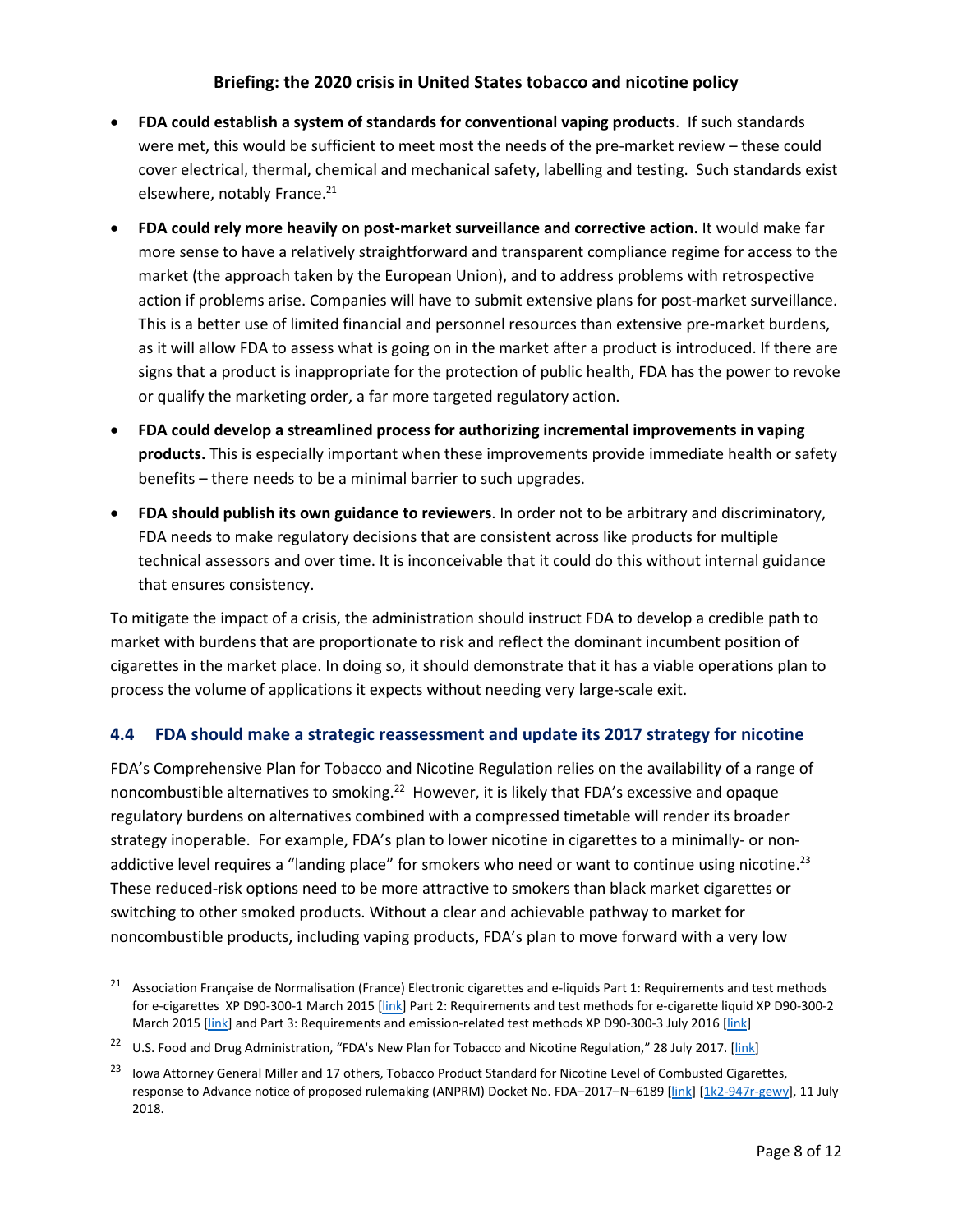nicotine cigarette (VLNC) product standard is infeasible. Should it prove impossible to introduce a VLNC standard for practical, political, or legal reasons, it will still be essential to move smokers away from combusted tobacco products at the greatest possible rate – the need for a low risk alternative to smoking will remain just as strong. In the light of developments since July 2017, FDA should make a strategic reassessment of its nicotine plan and update the 2017 strategy for regulating nicotine.

# <span id="page-12-0"></span>**4.5 FDA and other relevant agencies should overhaul their risk communications for tobacco and nicotine**

A major threat to FDA's nicotine strategy remains the serious and deteriorating public misperceptions of the relative risks of smoking and vaping and the harms caused by nicotine. Only 2.6% of Americans correctly perceive that e-cigarettes are much less harmful than cigarettes, but 43% perceive them to be as harmful or more harmful, and a further 37% don't know. Over 50% believe, incorrectly, that nicotine in cigarettes is the substance that causes most of the cancer caused by smoking. $24$ 

Analysis of risk perception data shows:25

*… a consistent pattern and a change in perceived relative harm of e-cigarettes among US adults in both surveys, which showed that a large proportion of US adults perceived e-cigarettes as equally or more harmful than cigarettes, and this proportion has increased substantially from 2012 to 2017.*

These misperceptions have serious consequences for human health and there is evidence that these perceptions inform behavior:26

*U.S. adult dual users of e*‐*cigarettes and cigarettes who perceive e*‐*cigarettes as less harmful than cigarettes appear to be more likely to switch to exclusive e*‐*cigarette use, more likely to remain dual users, and less likely to switch to exclusive cigarette use one year later than dual users with other perceptions of e*‐*cigarette harm.*

It is not surprising that if people believe there is little difference in risk, they would be more likely to stick with cigarettes. FDA and other relevant agencies should review their approach to risk communication and present a plan to improve alignment between public perception and expert risk assessment.

# <span id="page-12-1"></span>**4.6 FDA should appeal the Maryland district court decision and seek a stay**

It follows from the preceding discussion that more time is required for the FDA to make the changes proposed and for businesses to prepare. The Maryland District Court has imposed an impractical timetable and, because FDA has not so far recognized that reform is essential, the court has not taken

<sup>&</sup>lt;sup>24</sup> National Cancer Institute, Health Information National Trends Survey (HINTS) 2018. E-cigarettes compared to cigarettes [\[link\]](https://hints.cancer.gov/view-questions-topics/question-details.aspx?nq=1&qid=1514); E-cigarettes harm to health [link]; Nicotine as a cause of cancer [link]

<sup>&</sup>lt;sup>25</sup> Huang J, Feng B, Weaver SR, et al. Changing Perceptions of Harm of e-Cigarette vs Cigarette Use Among Adults in 2 US National Surveys From 2012 to 2017. JAMA Netw Open. American Medical Association; 2019 Mar 29;2(3):e191047. [\[link\]](https://jamanetwork.com/journals/jamanetworkopen/fullarticle/2729471)

<sup>&</sup>lt;sup>26</sup> Persoskie A, O'Brien EK, Poonai K. Perceived Relative Harm of Using E-Cigarettes Predicts Future Product Switching among U.S. Adult Cigarette and E-Cigarette Dual Users. Addiction. 2019 Jul 6;add.14730. [\[link\]](https://onlinelibrary.wiley.com/doi/abs/10.1111/add.14730)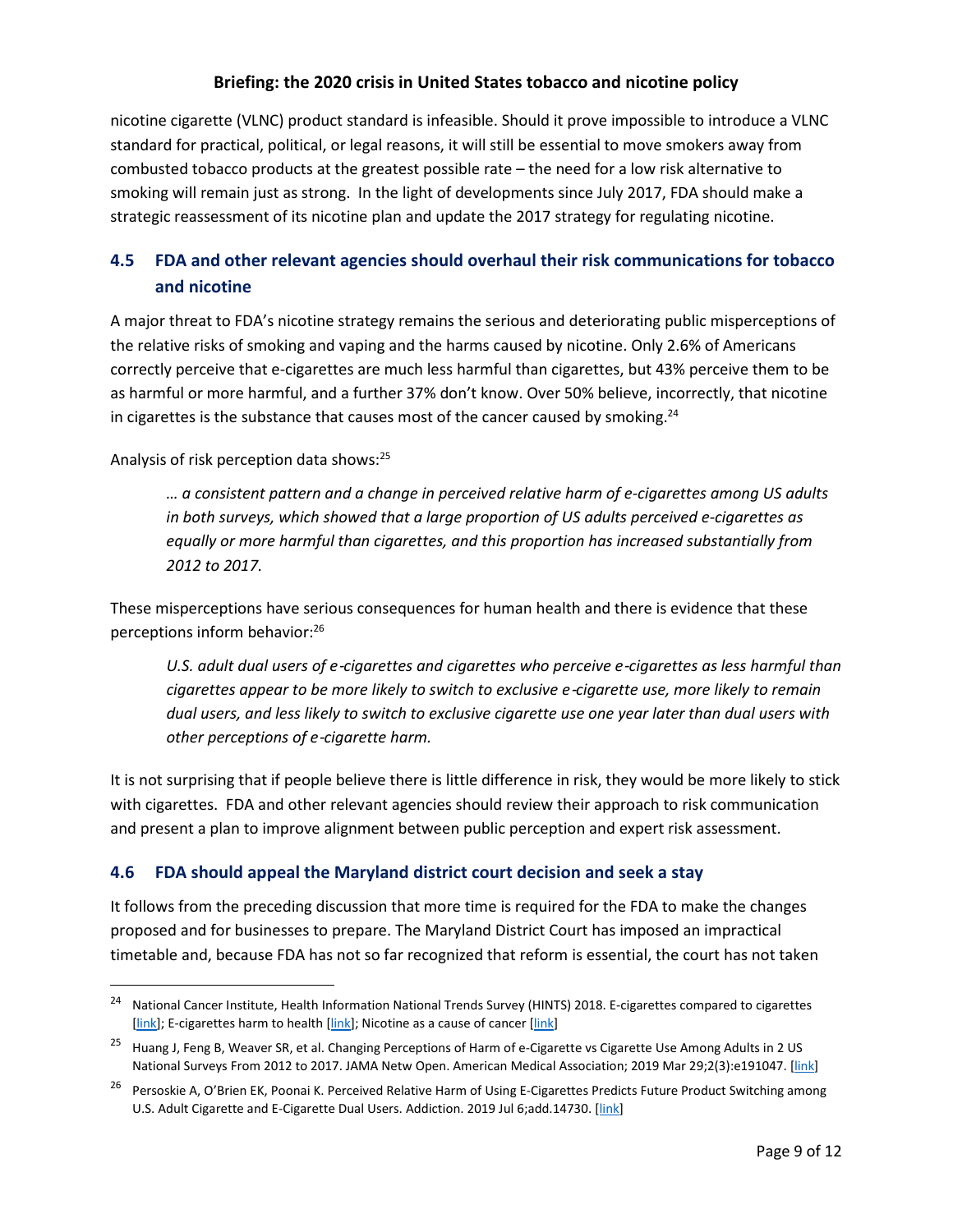account of the time it would take to streamline the review process. FDA has been clear that it should be in control of the timetable and enforcement regime and that the court is not scientifically qualified to assess the demands of regulatory regime. $27$ 

Under the Circuit Rules, the appellant can seek a stay (preventing the Maryland court's order taking effect) if they can demonstrate (i) the likelihood that the moving party will prevail on the merits; (ii) the prospect of irreparable injury to the moving party if relief is withheld; (iii) the balance of equities tips in favor of the moving party; and (iv) an injunction is in the public interest. The is a strong case for a stay on public interest grounds, on the likely destruction of hundreds of legitimate businesses and harm to functioning and reputation of the FDA. An updated Regulatory Impact Analysis (see [3.1](#page-9-1) above) would help to make this case.

FDA has 60 days (i.e. before 9 September 2019) to appeal and to seek a stay of the Maryland court's decision. An appeal is necessary and should allow FDA time to refine its PMTA process, but it should not inhibit FDA's other actions to address youth vaping.

# <span id="page-13-0"></span>**5 The challenge of youth vaping**

Though this briefing focuses primarily on adult smokers and vaping, there are widespread and legitimate concerns about the sharp rise in youth vaping between 2017 and 2018 – from 11.7% to 20.8% of high school students. However, for broad public health reasons, it is imperative to avoid a damaging overreaction to these findings. Four important qualifications are necessary to properly interpret the headline data, discussed in the three sections that follow.

# <span id="page-13-1"></span>**5.1 Youth smoking remains the dominant tobacco-related risk**

Youth *smoking of cigarettes, little cigars and other combustibles* continues to be a more serious public health issue than youth vaping. Though in 2018 there were more past-30-day high school vapers (20.8%) than smokers  $(13.9\%)$ ,<sup>28</sup> smoking is, beyond reasonable doubt, much more harmful.

There is evidence that declines in youth smoking have accelerated with the increase in youth vaping: $29$ 

*There was a substantial increase in youth vaping prevalence beginning in about 2014. Time trend analyses showed that the decline in past 30-day smoking prevalence accelerated by two to four times after 2014. Indicators of more established smoking rates, including the proportion of daily smokers among past 30-day smokers, also decreased more rapidly as vaping became more* 

<sup>&</sup>lt;sup>27</sup> American Association of Pediatrics et al v. Food and Drug Administration et al. Case 8:18-cv-00883-PWG. Defendants' Remedy Brief, 12 June 2019 [\[link\]](https://tobacco.ucsf.edu/sites/tobacco.ucsf.edu/files/wysiwyg/Zeller%20Declaration%2C%206-12-19.pdf) Declaration of Mitchell Zeller, 12 June 2019 [link]

<sup>28</sup> Gentzke AS, Creamer M, Cullen KA, et al. *Vital Signs:* Tobacco Product Use Among Middle and High School Students — United States, 2011–2018. MMWR *Morb Mortal Wkly Rep* 2019;68:157–164. See Table 1. [\[link\]](https://www.cdc.gov/mmwr/volumes/68/wr/mm6806e1.htm#T1_down)

<sup>&</sup>lt;sup>29</sup> Levy DT, Warner KE, Cummings KM, Hammond D, Kuo C, Fong GT, et al. Examining the relationship of vaping to smoking initiation among US youth and young adults: a reality check. *Tob Control*. BMJ Publishing Group Ltd; 2018 Nov 20. [\[link\]](https://tobaccocontrol.bmj.com/content/early/2018/10/31/tobaccocontrol-2018-054446)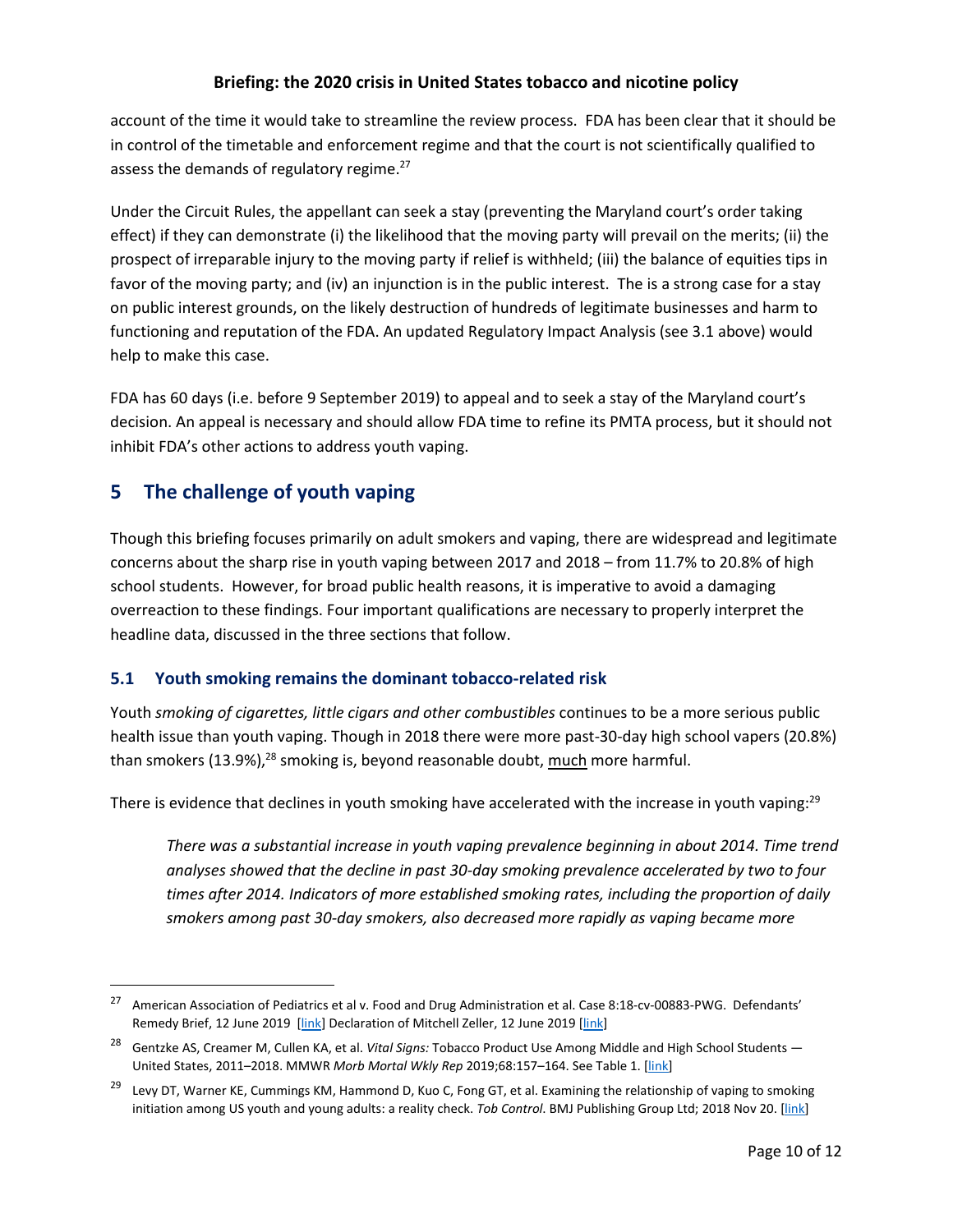*prevalent. The inverse relationship between vaping and smoking was robust across different data sets for both youth and young adults and for current and more established smoking.*

It is important not to lose sight of the centrality of smoking and other more serious risks facing young people. However, there are also a range of other risks afflicting young Americans. The youth risk behavior surveillance system paints a vivid picture: in the past 30 days, 19.8% had used marijuana, 13.5% had engaged in binge drinking, and of 62.8% of students who drive, 39.2% had texted while driving.<sup>30</sup>

# <span id="page-14-0"></span>**5.2 Policymakers should drill down below the headlines on youth vaping data**

A nuanced reading of the youth vaping data shows that most adolescent vaping was *occasional*, and that regular use was concentrated in adolescents who had already been smokers.<sup>31</sup>

**Occasional vaping**. Of the 20.8% of high school students who had used an ecigarette in the past 30 days, one third had vaped on one or two days and almost half (48.7%) on 5 days or fewer. Vapers who had not previously smoked were much more likely than the average to be infrequent vapers: over half (53%) were vaping on one or two days and 71% on five days or fewer. While not a cause for complacency, it is important to recognize that the headline numbers aggregate very different behaviors.

**Regular vaping**. 28% (of the 20.8%) were *regular* vapers (use on 20 or more days in past 30). Nine out of ten (89%) of regular vapers had previously smoked. Only 0.6% of high school students were both regular vapers and had not previously used tobacco.

One in seven high school students (13.9%) are smokers<sup>32</sup>, and typically from poorer backgrounds<sup>33</sup>. For them, it is conceivable that there is a harm-reduction effect if their uptake of vaping is displacing their smoking. FDA officials have explicitly recognized this possibility, but FDA refuses to take it into account in its regulatory approach. According to former FDA Commissioner Gottlieb:<sup>34</sup>

*Even if kids are using ENDS [e-cigarettes] instead of cigarettes -- and that migration in part accounts for the decline in youth cigarette use -- that's still not an acceptable trade.*

While this may have a certain emotional appeal, it is irrational for a public health regulator to ignore a real-world public health phenomenon in this way. In practice, it would mean that in carrying out its

 <sup>30</sup> Kann L, McManus T, Harris WA, et al. Youth Risk Behavior Surveillance — United States, 2017. *MMWR Surveill Summ* 2018;67(No. SS-8):1–114 [\[link\]](https://www.cdc.gov/mmwr/volumes/67/ss/ss6708a1.htm)

<sup>&</sup>lt;sup>31</sup> Centers for Disease Control, National Youth Tobacco Survey, 2018. [\[link\]](https://www.cdc.gov/tobacco/data_statistics/surveys/nyts/index.htm) Bates, C. Frequency distribution of vaping by tobacco-use history: US National Youth Tobacco Survey, 2018 [\[Table\]](https://docs.google.com/spreadsheets/d/e/2PACX-1vSnmsRY3NOuAc2B4etieuvmGyZMqrCchKqFnzlwueuUyGPiz8_b2emOSBVP1DNFjk9maDbu7SU_mkG0/pubhtml)

 $32$  Gentzke AS, Creamer M, Cullen KA, et al. Vital Signs: Tobacco Product Use Among Middle and High School Students  $-$ United States, 2011–2018. MMWR Morb Mortal Wkly Rep 2019;68:157–164 [\[link\]](https://www.cdc.gov/mmwr/volumes/68/wr/mm6806e1.htm)

<sup>33</sup> U.S. Department of Health and Human Services. *Preventing Tobacco Use Among Youth and Young Adults: A Report of the Surgeon General.* Atlanta, GA. 2012 [\[link\]](https://www.ncbi.nlm.nih.gov/books/NBK99236/#_ch4_s4_) Chapter 4, Section 4 Large social environments [link]

<sup>&</sup>lt;sup>34</sup> Gottlieb, S. Speech: FDA's Nicotine and Tobacco Regulation and the Key Role of Regulatory Science. U.S. Food and Drug Administration, 18 June 2018 [\[link\]](https://www.fda.gov/news-events/speeches-fda-officials/fdas-nicotine-and-tobacco-regulation-and-key-role-regulatory-science-06182018)